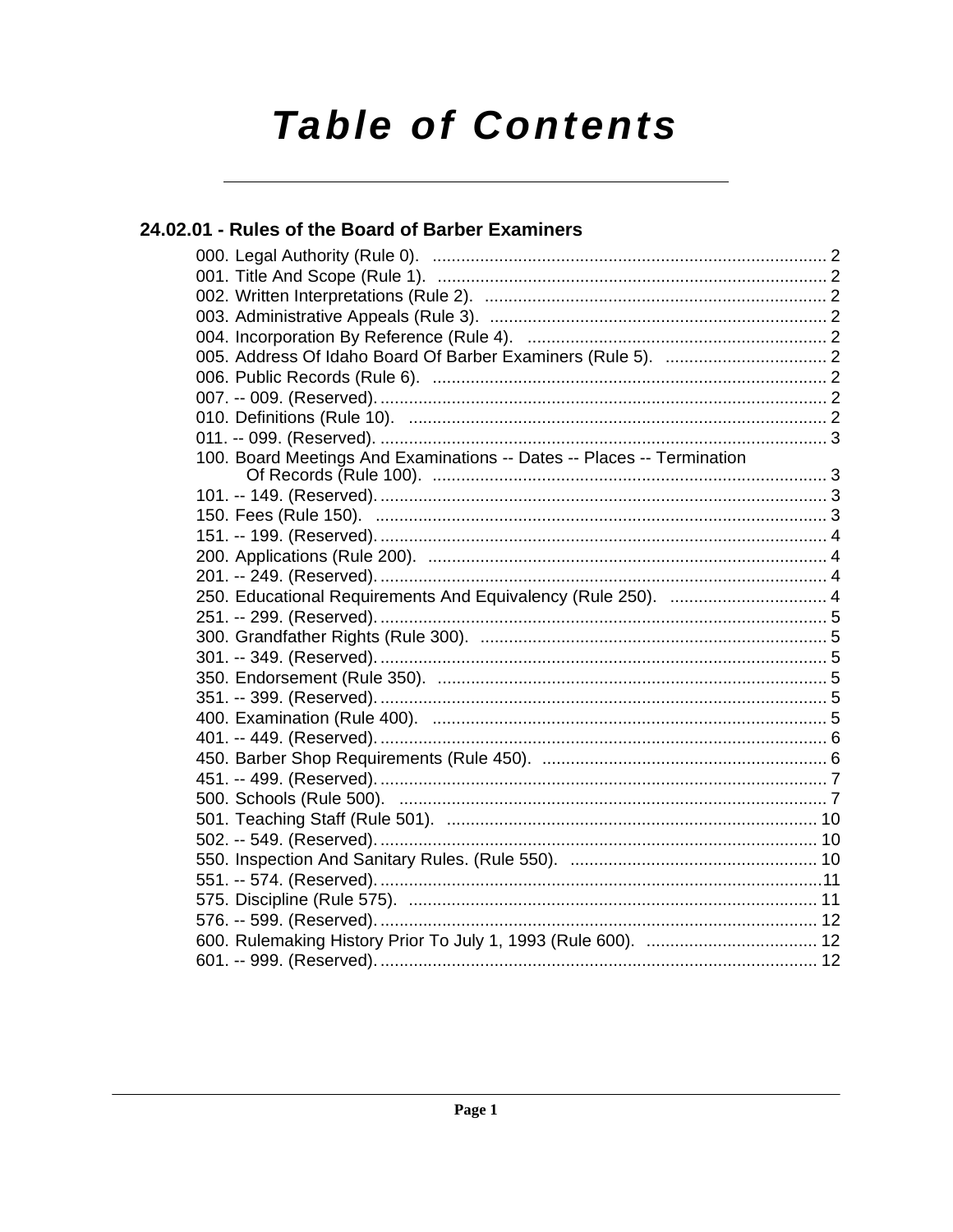#### **IDAPA 24 TITLE 02 CHAPTER 01**

#### **24.02.01 - RULES OF THE BOARD OF BARBER EXAMINERS**

#### <span id="page-1-1"></span><span id="page-1-0"></span>**000. LEGAL AUTHORITY (RULE 0).**

These rules are hereby prescribed and established pursuant to the authority vested in the Board of Barber Examiners by the provisions of Section 54-521, Idaho Code. (7-1-93)

#### <span id="page-1-2"></span>**001. TITLE AND SCOPE (RULE 1).**

These rules shall be cited as IDAPA 24.02.01, "Rules of the Board of Barber Examiners." (7-1-93)

#### <span id="page-1-3"></span>**002. WRITTEN INTERPRETATIONS (RULE 2).**

The board may have written statements that pertain to the interpretation of the rules of this chapter. Such interpretations, if any, are available for public inspection and copying at cost in the main office of the Bureau of Occupational Licenses. (3-13-02) Occupational Licenses.

#### <span id="page-1-4"></span>**003. ADMINISTRATIVE APPEALS (RULE 3).**

Administrative appeals shall be governed by the Administrative Procedure Act, Title 67, Chapter 52, Idaho Code. (3-13-02)

#### <span id="page-1-5"></span>**004. INCORPORATION BY REFERENCE (RULE 4).**

These rules do not incorporate by reference any document other than those sections of Idaho Code so referenced. (3-13-02)

#### <span id="page-1-10"></span><span id="page-1-6"></span>**005. ADDRESS OF IDAHO BOARD OF BARBER EXAMINERS (RULE 5).**

[The office of the Board of Barber Examiners is located within the Bureau of Occupational Licenses, Owyhee Plaza,](http://www.ibol.idaho.gov/bar.htm)  1109 Main Street, Suite 220, Boise, Idaho 83702. The phone number of the Board is (208) 334-3233. The Board's FAX number is (208) 334-3945. The Board's e-mail address is ibol@ibol.state.id.us. The Board's official web site is at http://www.ibol.idaho.gov/bar.htm. (3-24-05)

#### <span id="page-1-7"></span>**006. PUBLIC RECORDS (RULE 6).**

The records associated with the Board of Barber Examiners are subject to the provisions of the Idaho Public Records<br>Act, Title 9, Chapter 3, Idaho Code. (3-13-02) Act, Title 9, Chapter 3, Idaho Code.

#### <span id="page-1-8"></span>**007. -- 009. (RESERVED).**

#### <span id="page-1-12"></span><span id="page-1-9"></span>**010. DEFINITIONS (RULE 10).**

**01. Approved or Approval**. Approved by or approval of the Board as evidenced by formal action of the Board by a written instrument signed by the chairman of the Board or its agent. (3-13-02)

**Barber College**. A school or college approved by the Board to teach the practice of barbering as on 54-507, Idaho Code, and these rules. (3-13-02) required by Section 54-507, Idaho Code, and these rules.

<span id="page-1-13"></span><span id="page-1-11"></span>**03. Board**. The Board of Barber Examiners as prescribed in Section 54-521, Idaho Code. (7-1-93)

**04. First Aid Kit**. First-aid kit means an identifiable assortment of medical supplies, including adhesive bandages, skin antiseptic, disposable gloves, and gauze, which may be used for cleaning and protecting minor emergency traumas of the human body. (3-13-02)

**05. Hospital Grade**. Hospital Grade means a sanitizing agent registered by the Environmental Protection Agency as an effective germicidal/bactericidal, fungicidal, and virucidal disinfectant when used in accordance with the manufacturer's instructions. (7-1-98) accordance with the manufacturer's instructions.

<span id="page-1-15"></span><span id="page-1-14"></span>**06. Practice of Barbering**. Practice of barbering as defined by Section 54-502(2), Idaho Code.

(3-13-02)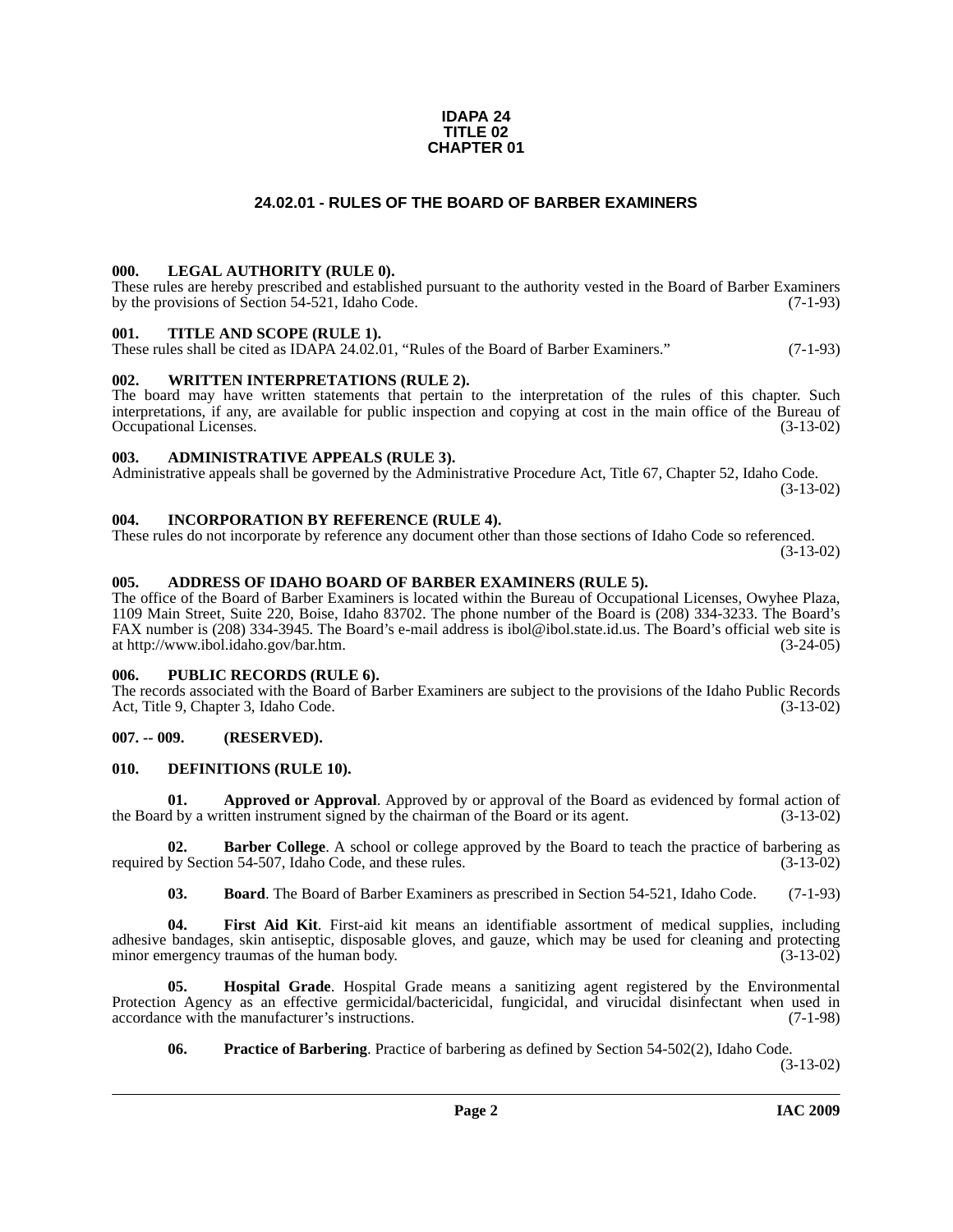<span id="page-2-15"></span>**07. Practice of Barber-Styling**. Practice of Barber-Styling as defined by Section 54-502(1), Idaho Code or under the supervision of an instructor as provided in Section 54-507, Idaho Code. (3-13-02)

**08. Barber**. Any person who holds a valid license authorizing said person to practice as a barber pursuant to Section 54-501, Idaho Code. (3-13-02)

<span id="page-2-7"></span>**09. Barber-Stylist**. Any person who holds a valid license authorizing said person to practice as a barber-stylist pursuant to Section 54-501, Idaho Code. (3-13-02)

<span id="page-2-6"></span>**10. Barber Teacher or Instructor**. Any person who holds a valid license pursuant to Section 54-502, Idaho Code, authorizing said person to teach or practice barbering and barber-styling. The words "Teacher" and<br>
"Instructor" mean the same and are used synonymously. (5-8-09) "Instructor" mean the same and are used synonymously.

<span id="page-2-17"></span>**11. Theoretical Scientific Study**. The study of theoretical subjects of instruction in the practice of g which shall include the subjects set forth in Section 54-507, Idaho Code. (7-1-93) barbering which shall include the subjects set forth in Section 54-507, Idaho Code.

<span id="page-2-5"></span>12. **Barber Shop**. Any establishment licensed pursuant to Section 54-501, Idaho Code, in which barbering or barber-styling is practiced. (3-13-02)

<span id="page-2-4"></span>**13. Access**. For the purpose of licensed establishments, access shall be defined as a minimum three (3) foot wide unobstructed path within a primary establishment that allows passage to and from entrances, common areas, water sources, restrooms, and contiguous establishments and does not encroach on or overlap any contiguous establishment. (3-13-02)

<span id="page-2-10"></span>**14. Direct Personal Supervision**. Direct personal supervision shall be defined as supervision by a properly licensed person who is physically present within the licensed area of a school or shop. (3-13-02)

**15. Bureau**. The Bureau of Occupational Licenses as prescribed in Sections 54-605 and 67-2602, Idaho Code. (3-13-02)

<span id="page-2-0"></span>**011. -- 099. (RESERVED).**

#### <span id="page-2-9"></span><span id="page-2-1"></span>**100. BOARD MEETINGS AND EXAMINATIONS -- DATES -- PLACES -- TERMINATION OF RECORDS (RULE 100).**

<span id="page-2-8"></span>**01. Board Meetings**. Regular Board of Barber Examiners meetings shall be held at the office of the Bureau of Occupational Licenses on the second Monday of each July and at such other times and places as may be determined by the Board. (3-13-02)

<span id="page-2-13"></span>**02. Examinations**. Examinations for licensure shall be offered at least two (2) times a year and shall be published annually. (5-8-09)

<span id="page-2-16"></span>**03. Records**. All records in the office of the Bureau of Occupational Licenses of applicants who have not qualified for licensure within five (5) years of receipt of an application for licensure under the Barber Law will be terminated and destroyed. (5-8-09) terminated and destroyed.

#### <span id="page-2-2"></span>**101. -- 149. (RESERVED).**

#### <span id="page-2-14"></span><span id="page-2-3"></span>**150. FEES (RULE 150).**

**Examination Fee.** Examination fee of seventy-five dollars (\$75) shall be required for each examination administered by the Board. The fee for those examinations administered by a third party administrator shall be that fee determined by the examination administrator and shall be paid directly to the administrator by the applicant. (5-8-09) applicant.  $(5-8-09)$ 

<span id="page-2-12"></span><span id="page-2-11"></span>**02.** Endorsement Fee. Endorsement fee - eighty dollars (\$80). (7-1-93)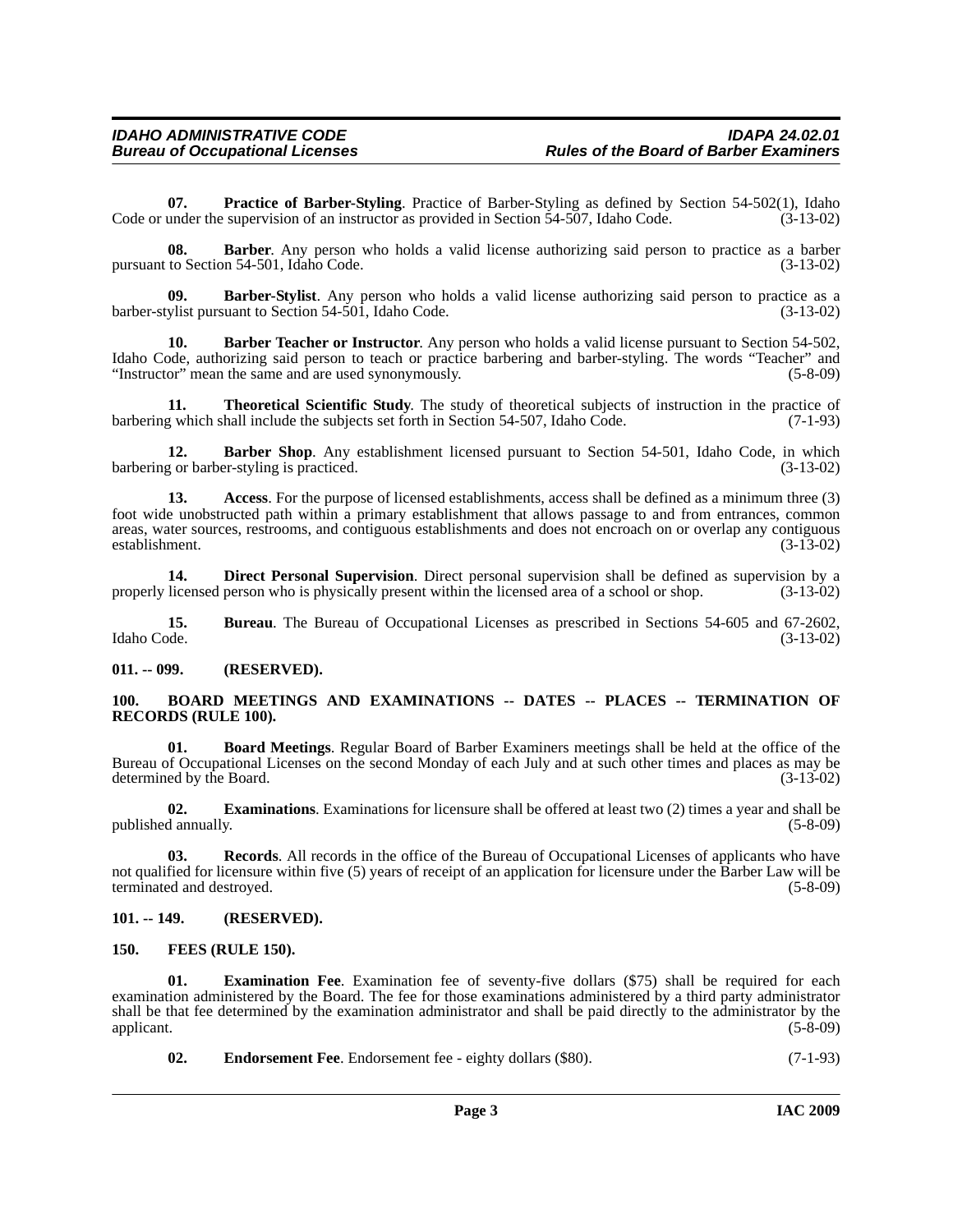<span id="page-3-13"></span>**03. Original Barber and Barber-Stylist License Fee**. Original Barber and Barber-Stylist License Fee - twenty-five dollars (\$25). (3-24-05)

**04. Annual Renewal Fee for Barber and Barber-Stylist License**. Annual renewal fee for Barber and Barber-Stylist license - twenty-five dollars (\$25). (3-24-05)

<span id="page-3-14"></span><span id="page-3-5"></span><span id="page-3-4"></span>**05. Original Barbershop License Fee**. Original Barbershop license fee - fifty dollars (\$50). (3-18-99)

**06.** Annual Renewal Fee for Barbershop License. Annual renewal fee for Barbershop license - thirty dollars (\$30). (3-18-99) dollars (\$30). (3-18-99)

**07. Original License and Annual Renewal Fee For Barber College License**. Original license and annual renewal fee for Barber College license - two hundred dollars (\$200). (3-13-02)

<span id="page-3-19"></span><span id="page-3-16"></span><span id="page-3-15"></span>**08. Teacher Certificate Examination**. Teacher certificate examination - one hundred dollars (\$100).  $(7-1-93)$ 

**09. Original Teacher License and Annual Renewal For Teacher License**. Original teacher license and annual renewal for teacher license - twenty-five dollars (\$25). (3-24-05)

<span id="page-3-18"></span><span id="page-3-7"></span>**10. Renewal and Reinstatement of Licenses**. See Sections 54-518 and 67-2614, Idaho Code. (7-1-93)

#### <span id="page-3-0"></span>**151. -- 199. (RESERVED).**

#### <span id="page-3-6"></span><span id="page-3-1"></span>**200. APPLICATIONS (RULE 200).**

**01. Complete Application for License**. All applications for license shall be made on forms furnished by the Bureau of Occupational Licenses and received in that office at least thirty (30) days prior to the date of examination. All information requested on the application together with any required supporting documentation and the required fees must be received by the Bureau of Occupational Licenses before any application will be considered complete. (3-13-02)

<span id="page-3-17"></span>**02. Photographs Required**. One (1) passport photograph taken within the six (6) months prior to submission of the application, shall be provided. (Section  $54-509$ , Idaho Code). (3-13-02)

<span id="page-3-12"></span>**03. Licensed Barber Instructor Continued Education**. Every licensed barber instructor must obtain twenty (20) hours of continued education approved by the board within the twelve (12) months preceding license renewal application. No more than eight (8) hours credit may be obtained in seminars, trade shows, etc. (3-13-02)

#### <span id="page-3-2"></span>**201. -- 249. (RESERVED).**

#### <span id="page-3-9"></span><span id="page-3-3"></span>**250. EDUCATIONAL REQUIREMENTS AND EQUIVALENCY (RULE 250).**

<span id="page-3-11"></span>**01. High School Education**. The Idaho law as amended by the 1959 Session of the Idaho State Legislature requires that an applicant for license under Sections 54-506 and 54-512, Idaho Code, show proof of having at least two (2) years of high school education. This provision has been interpreted as satisfactory completion of the tenth grade - with eligibility to commence the eleventh grade. (3-13-02)

<span id="page-3-10"></span>**02. Equivalent Tenth Grade Education**. The Board will accept any test approved by the United States Department of Education for the purpose of determining equivalent tenth grade education. (4-5-00)

<span id="page-3-8"></span>**03. Degrees**. The Board will accept documents establishing admission to, or an associates, bachelors, or graduate degree from an accredited college or university for the purpose of determining equivalent tenth grade education. (5-8-09) education. (5-8-09)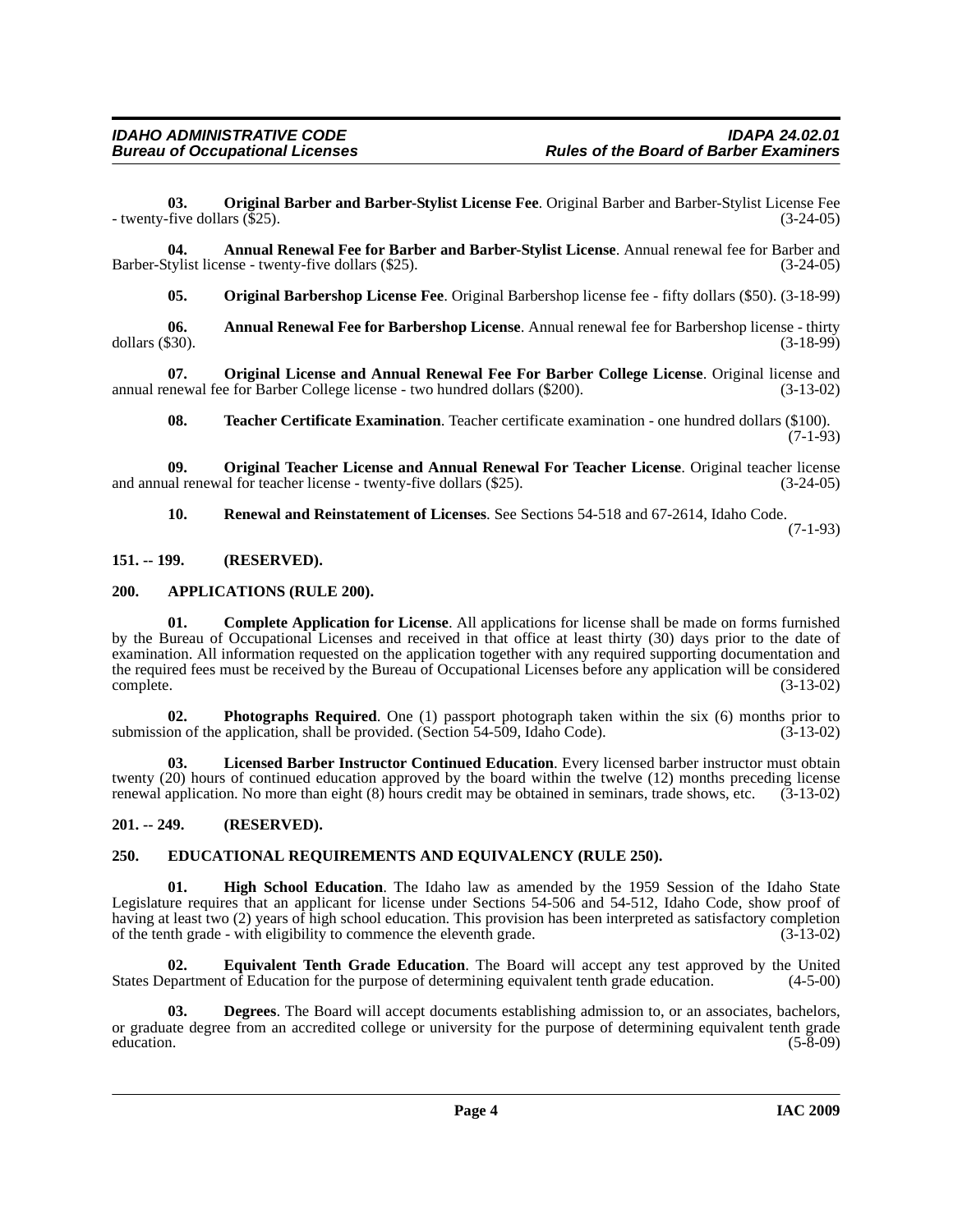<span id="page-4-12"></span>**04. Test Fees**. All fees required for any examinations to determine equivalence are the responsibility of the applicant. If an applicant takes the GED equivalence examination and receives an average cutting score of not less than thirty-five (35), with no category below a cutting score of thirty (30), he or she is considered to have the equivalent of a tenth grade education. (3-13-02)

#### <span id="page-4-0"></span>**251. -- 299. (RESERVED).**

#### <span id="page-4-9"></span><span id="page-4-1"></span>**300. GRANDFATHER RIGHTS (RULE 300).**

Any person who held a current Idaho barber license on July 1, 2001 shall be issued an Idaho barber-stylist license upon written request to the Board and without payment of additional fees until June 30, 2003. (3-13-02)

#### <span id="page-4-2"></span>**301. -- 349. (RESERVED).**

#### <span id="page-4-3"></span>**350. ENDORSEMENT (RULE 350).**

#### <span id="page-4-10"></span><span id="page-4-7"></span>**01. Requirements for Licensure by Endorsement**. (3-13-02)

**a.** Applicants for license by endorsement under the provisions of Section 54-512, Idaho Code, must make application on the form provided by the Board and furnish proof of current license in another state or country, having requirements substantially equal to the requirements of Idaho, or who has a current license as a barber or barber-stylist in another state or country and has maintained that license for at least three (3) years immediately prior to making application in this state.

**b.** Certification of licensure must be completed and signed by the licensing agency of such other state, or country, and received in the office of the Bureau of Occupational Licenses directly from the licensing agency of such other state or country. (3-13-02)

**c.** Each applicant must provide official documentation of having met the education requirements as set forth in Section 54-506, Idaho Code. Documentation must be received in the office of the Bureau of Occupational Licenses directly from the school registrar or other certifying entity. (3-13-02)

**d.** Applications for license by endorsement must be accompanied by the endorsement fee and the license fee. If the Idaho Barber Board finds that the applicant is ineligible for license by endorsement, but is eligible for license by examination, a refund may be made of the endorsement fee in excess of the required examination fee, and the applicant permitted to take the examination. and the applicant permitted to take the examination.

**e.** The board shall require all applicants for endorsement to pass the Idaho jurisprudence examination as noted under Section 400 prior to licensure by endorsement. (3-13-02)

<span id="page-4-11"></span>**02. Requirements for Licensure by Examination**. Credit of fifty (50) hours of instruction in an approved school of barbering, will be given for each three (3) months of practical experience as a licensed barber or a barber-stylist in another state, territory, possession or country. (Example: If a barber-stylist, is licensed in a state which does not have requirements equal to the requirements of Idaho, or for any other reason does not have endorsement with Idaho, such applicant is required to meet the educational requirements of Idaho.) If he has completed a course of one thousand six hundred (1,600) hours of instruction in a licensed school in such other state and has one (1) year of practical experience as a licensed barber-stylist, he is considered to have completed two hundred (200) hours of instruction in school, and is eligible to take the examination for Idaho barber-stylist license.

(3-13-02)

#### <span id="page-4-4"></span>**351. -- 399. (RESERVED).**

#### <span id="page-4-8"></span><span id="page-4-5"></span>**400. EXAMINATION (RULE 400).**

<span id="page-4-6"></span>**01.** Content and Passing Grade on Exam. The examination will consist of three (3) portions: theory, Idaho Jurisprudence and practical. An applicant must obtain at least a seventy-five percent (75%) grade on each portion to pass the examination. (3-13-02) portion to pass the examination.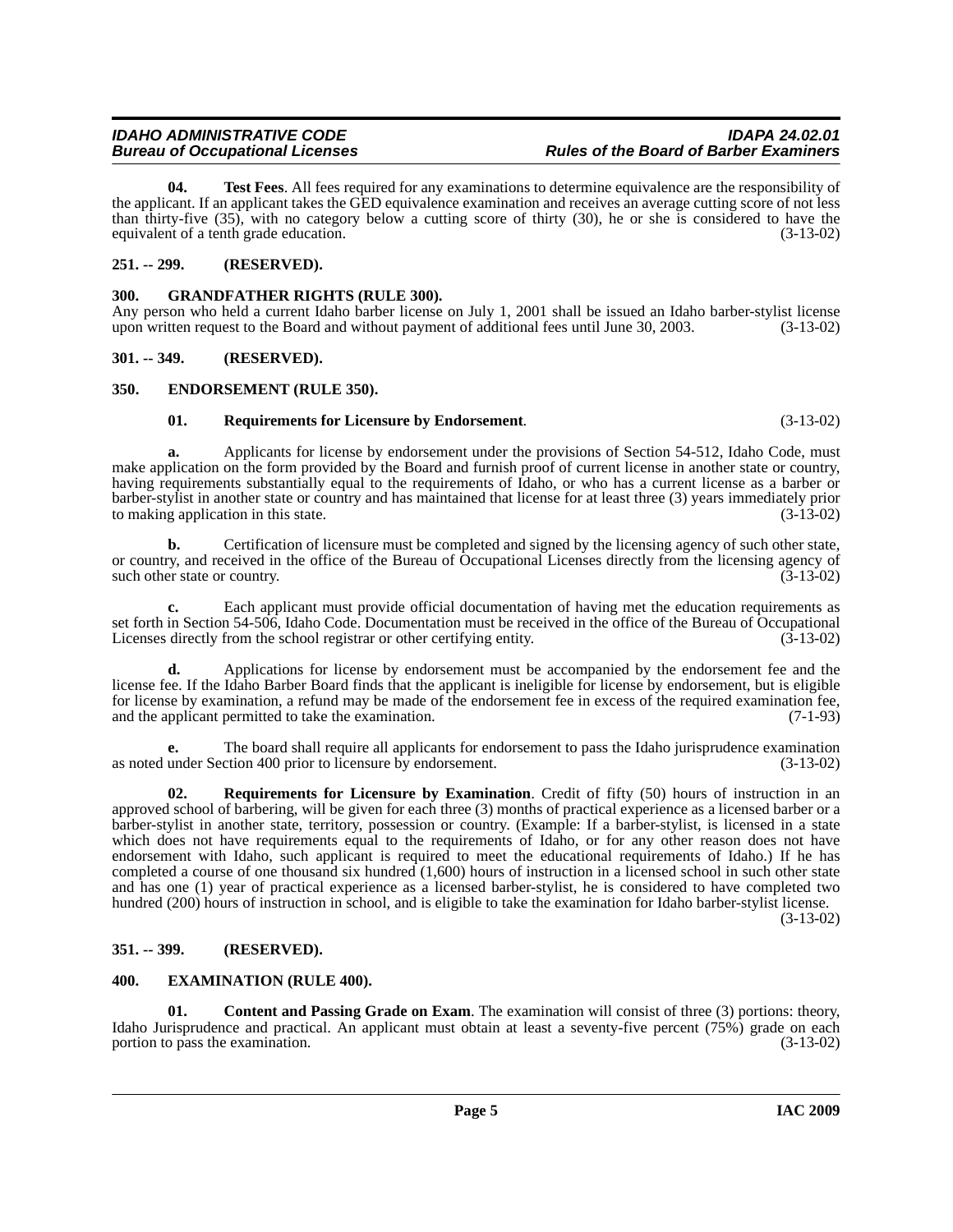<span id="page-5-5"></span>**02. Subjects on Exam**. The examination for licensure as a barber or barber-stylist shall consist of a: (3-13-02)

**a.** Practical demonstration of all or any combination of those services outlined in Section 54-502(2), Idaho Code, for barbers or Section 54-502(1), Idaho Code, for barber-stylists; and (3-13-02)

**b.** Written theory examination covering those topics outlined in Section 54-507(2), Idaho Code, for barbers or Section 54-507(1), Idaho Code, for barber-stylists; and (3-13-02)

Written jurisprudence examination covering Title 54, Chapter 5, Idaho Code and IDAPA 24.02.01<br>rd of Barber Examiners." (3-13-02) "Rules of the Board of Barber Examiners."

#### <span id="page-5-0"></span>**401. -- 449. (RESERVED).**

#### <span id="page-5-1"></span>**450. BARBER SHOP REQUIREMENTS (RULE 450).**

#### <span id="page-5-4"></span><span id="page-5-2"></span>**01. Primary Shop, Licensure and Operation Requirements**. (7-1-93)

**a.** Application for a shop license shall be made on forms available from the Bureau and shall include plans and specifications complying with local ordinances and zoning requirements. All applications shall be submitted to the Idaho Barber Board for approval and a license must be issued before a new shop may open for business;<br>(3-13-02) business;  $(3-13-02)$ 

**b.** There is a clearly defined and designated working floor space of adequate dimension to allow the safe and sanitary practice of barbering or barber-styling for all individual stations that may be in operation in addition<br>(3-13-02) to any restroom and access areas;

**c.** Business other than cosmetology or barber shops, and living quarters shall be separated by solid ovable walls or partitions and solid closable doors; (3-13-02) and immovable walls or partitions and solid closable doors;

**d.** There is an approved hot and cold running water source and drainage systems with the perimeters of the primary shop and separate from the toilet facilities that is accessible and available also to any contiguous cosmetology or barber shop that may not have said facility within the defined area of the contiguous shop; (3-13-02)

**e.** The primary shop area does not overlap any portion of a contiguous or other primary shop designated area; (3-13-02)

**f.** There is access to restrooms facilities from within the building in which the shop is located; and (3-13-02)

**g.** Home shops must provide a separate outside entrance directly into the shop. All doors to a shop from adjacent rooms shall be closed. (7-1-93)

#### <span id="page-5-3"></span>**02. Contiguous Shop, Licensure and Operation Requirements**. (7-1-93)

**a.** Application for a shop license shall be made on forms available from the Bureau and shall include plans and specifications complying with local ordinances and zoning requirements. All applications shall be submitted to the Idaho Barber Board for approval and a license must be issued before a new shop may open for business.  $(3-13-02)$ 

**b.** The area licensed as a contiguous shop shall be contiguous by a minimum three (3) foot access to an area licensed as a primary cosmetology establishment or primary barber shop. (3-13-02)

**c.** The licensed contiguous shop area shall not overlap any portion of another contiguous shop ed area.  $(3-13-02)$ designated area.

**d.** The licensed contiguous shop area shall provide adequate dimension to allow the safe and sanitary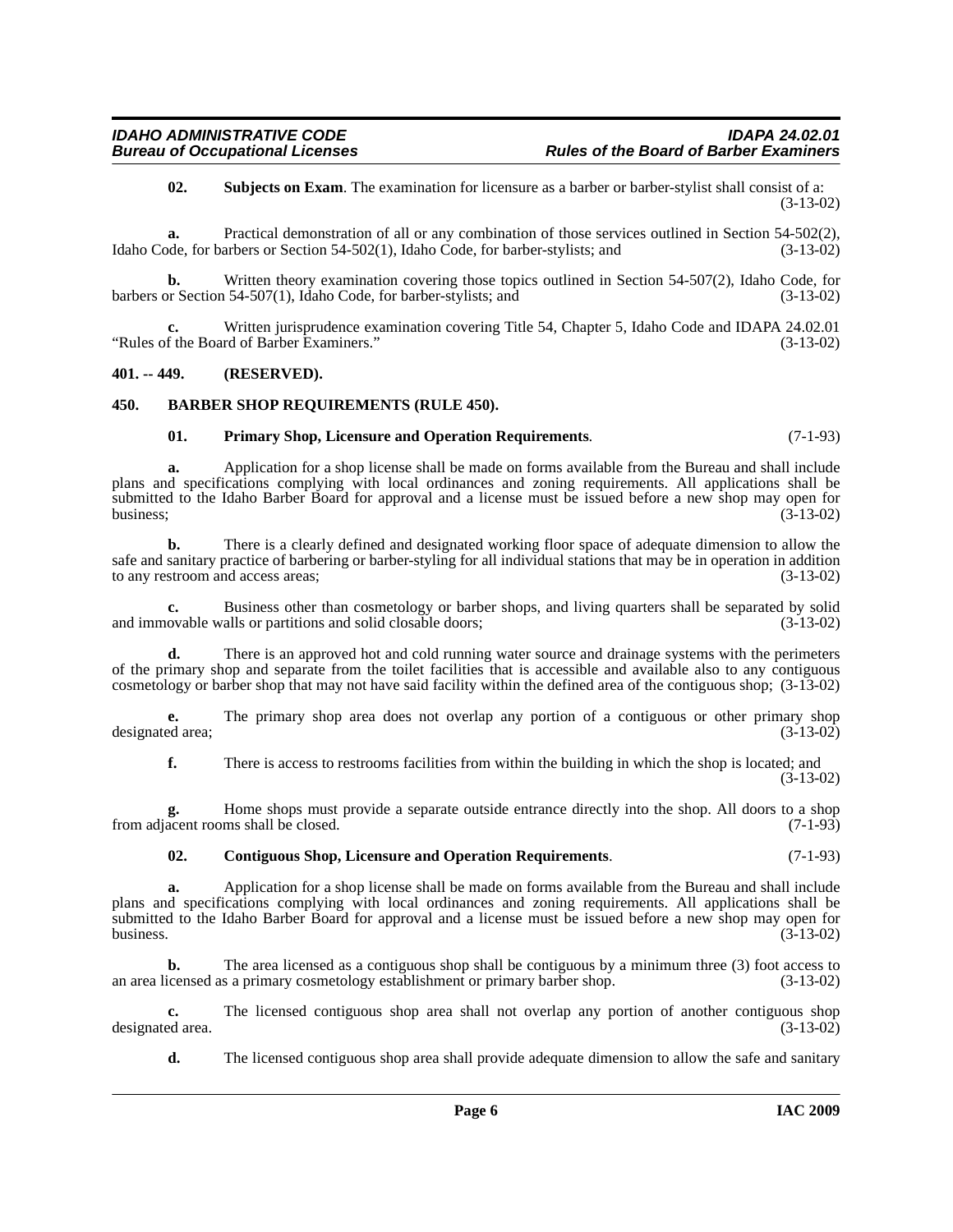| practice of barbering or barber-styling for all individual stations that may be in operation. | $(3-13-02)$ |
|-----------------------------------------------------------------------------------------------|-------------|
| There is access to restrooms from within the building.                                        | $(7-1-93)$  |

#### <span id="page-6-4"></span>**03. Barber Shop Changes in Ownership or Location**. (3-13-02)

**a.** Whenever a change of ownership or location of a primary or contiguous barber shop occurs, an original registration fee must be paid and compliance with all rules concerning a new establishment met, before a new license will be issued. SHOP LICENSES ARE NOT TRANSFERABLE. (3-13-02)

**b.** Deletion of an owner from multiple ownership does not constitute a change in ownership.  $(7-1-93)$ 

**c.** Addition of an owner to multiple ownership constitutes a change in ownership. (7-1-93)

**d.** Whenever any shop ceases operation at the licensed location, the owner(s) shall notify the Board in writing that the shop is out of business and the establishment license shall be submitted to the Bureau. A new primary or contiguous establishment license will not be issued for any location that is currently licensed as an establishment at the time of application.  $(3-13-02)$ 

#### <span id="page-6-0"></span>**451. -- 499. (RESERVED).**

#### <span id="page-6-8"></span><span id="page-6-1"></span>**500. SCHOOLS (RULE 500).**

<span id="page-6-2"></span>**01. Barber College Instructor Requirements**. A barber college must be under the direct, personal supervision of a registered barber instructor at all times. (7-1-93)

<span id="page-6-6"></span>**02. Out of State Barber College Requirements**. Barber colleges from out-of-state applying for approval must have licensed instructors in their schools and provide a course of instruction in those areas required in Section 54-507, Idaho Code. (3-13-02) Section 54-507, Idaho Code.

**03. Barber College Maximum Student Enrollment**. No barber college shall enroll more students than may be adequately supervised, based on the requirements of Section 54-507, Idaho Code. Students enrolled for instructor training shall not count as instructors for the purpose of the instructor/student ratio. (3-13-02)

#### <span id="page-6-5"></span><span id="page-6-3"></span>**04. Identification**. (7-1-93)

**a.** Each barber college shall advertise to the public that it is a barber college by displaying a sign which shall contain in letters not less than six inches (6") in height the words "Barber College" or "Barber School." (7-1-93)

**b.** Each barber college shall display in a conspicuous place on its premises a sign stating that the work done therein is done exclusively by students. (7-1-93)

**c.** Each barber college shall be separated completely from and have no connecting entrances with shops or other businesses other than licensed cosmetology schools. (3-13-02)

#### <span id="page-6-7"></span>**05. Sanitation**. (7-1-93)

**a.** Each barber college shall post in a conspicuous place on its premises for the public's information a copy of the rules governing sanitary conditions of barber shops and schools adopted by the Board. Each college shall require strict compliance by its students to the barber laws and rules. (3-13-02)

**b.** Any violation of Section 54-507, Idaho Code, or these rules by a barber college shall be cause for disciplinary action against the school license or, the revocation of approval in the case of an out of state school, by the Board. Any action by the Idaho State Barber Board for the revocation of a barber schools license or approval shall be in accordance with the provisions set forth in Sections 54-507 and 54-521, Idaho Code. (3-13-02) in accordance with the provisions set forth in Sections 54-507 and 54-521, Idaho Code.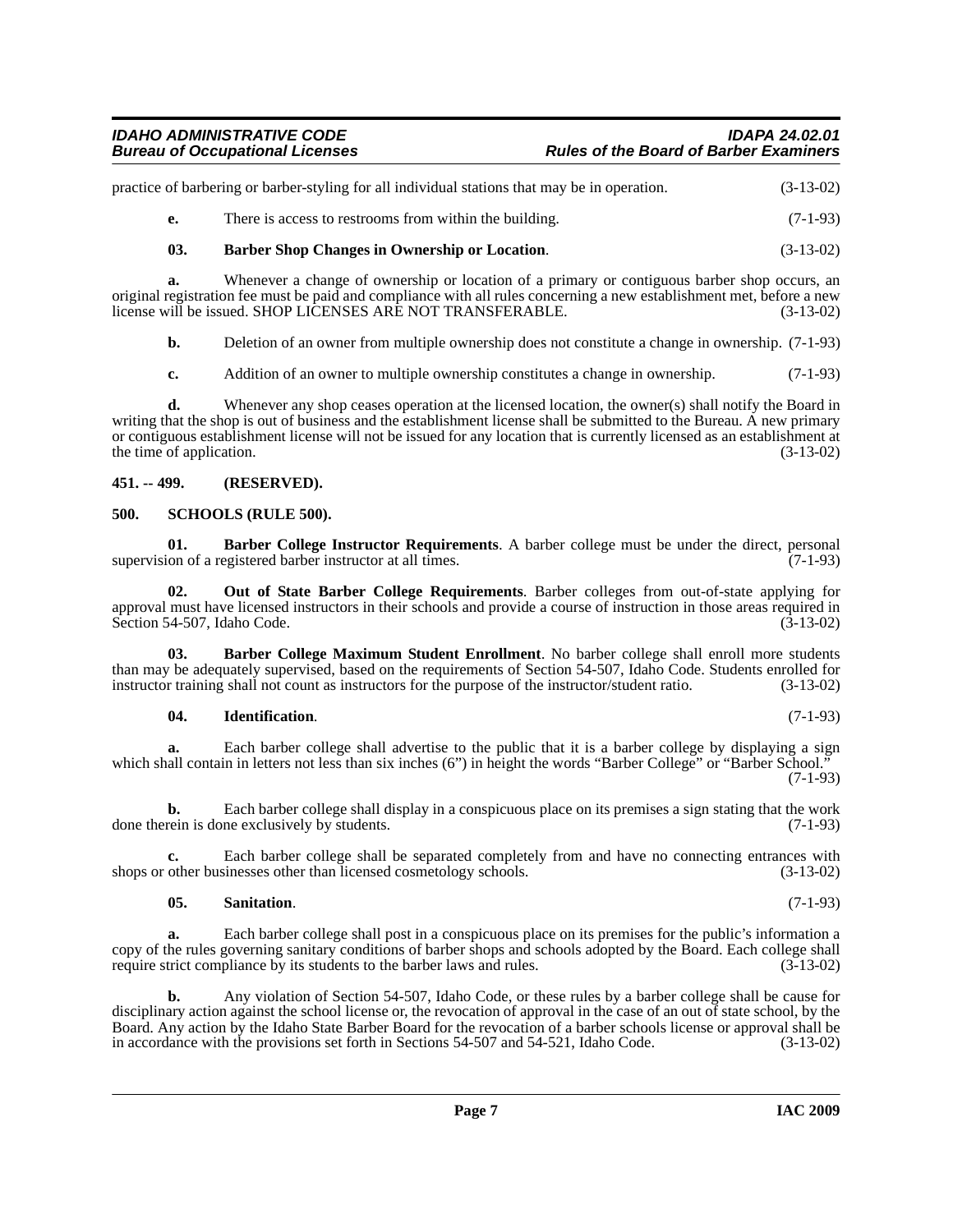**c.** Each barber college shall have adequate space, ventilation and lighting to allow for the safe and instruction of all phases of barbering and barber-styling as approved by the Board. (3-13-02) sanitary instruction of all phases of barbering and barber-styling as approved by the Board.

**d.** Each barber college shall provide one (1) restroom for men and one (1) restroom for women. Each restroom shall include a sink with hot and cold running water and approved drainage system. (3-13-02)

<span id="page-7-4"></span>**06.** Space Required. Each barber college shall have within the premises in which it is located adequate of facilities to safely accommodate all students, instructors, and customers. (3-13-02) space and facilities to safely accommodate all students, instructors, and customers.

<span id="page-7-0"></span>**07. Barber Chair Required**. Each barber chair in each such college shall be of such construction that it may be readily cleaned and it shall be mechanically workable and in good working order. Space between barber chairs, and the workstand or wall, shall be adequate so that no student will be hampered in the performance of his work. Compliance with the requirements of this subsection shall be subject to the determination of the Board and its approval. (7-1-93)

<span id="page-7-2"></span>**08. Equipment Requirements**. Each barber college shall have, within the premises in which it is located, adequate equipment, materials, and facilities to provide a complete course of instruction in all phases of barbering and barber-styling. (3-13-02)

**a.** Classroom and training areas - The classroom and training areas shall be equipped with sufficient seating capacity and work stations for all enrolled students. (3-13-02)

**b.** Each barber college shall furnish each student upon enrollment, a copy of the Barber Laws and Rules.  $(3-13-02)$ 

<span id="page-7-5"></span>**09. Textbooks**. Schools shall use texts that cover all phases of barbering and barber-styling. (3-13-02)

#### <span id="page-7-1"></span>**10. Curriculum -- Hours -- Theory -- Work Inspected -- Attendance -- School Examination**. (7-1-93)

**a.** Each barber college shall meet the requirements for admission of students as set forth in Sections

54-506 and 54-507, Idaho Code, and in these rules. (7-1-93)

**b.** Each barber college curriculum shall consist of not less than nine hundred (900) hours for barbers and one thousand eight hundred  $(1,800)$  hours for barber-stylists. Barber students must document satisfactory completion of the entire barber curriculum and graduation from a licensed or approved school before being eligible for the Idaho Barber examination. Barber-styling students must document satisfactory completion of the entire barber-styling curriculum and graduation from a licensed or approved school before being eligible for the Idaho barber-styling examination. The daily schedule of each student shall consist of at least one (1) clock hour of theoretical study or one (1) hour of clinical demonstration in a classroom. (3-13-02) theoretical study or one  $(1)$  hour of clinical demonstration in a classroom.

**c.** Each barber college shall submit complete curriculums for barbering and barber-styling and a school catalog on an annual basis with the application for license renewal to the Board for its approval. If there are no changes in the curriculum or catalog during the previous year, the school may submit a letter of explanation to the Board in place of the curriculum or catalog. (3-13-02)

**d.** Each barber college shall require attendance in all subjects. No Patron shall be released from a chair after being served by a student until all the work performed by the student has been thoroughly inspected and approved by an instructor. (4-5-00) approved by an instructor.

**e.** Each barber college shall issue a certificate of graduation to each student after satisfactory completion of their course of instruction. (3-13-02)

### <span id="page-7-3"></span>**11. Records Required of Colleges of Barbering**. (7-1-93)

**a.** Schools shall maintain monthly progress records of instruction for each student as established by school policy and procedures that will show daily attendance and academic grades of instructional progress.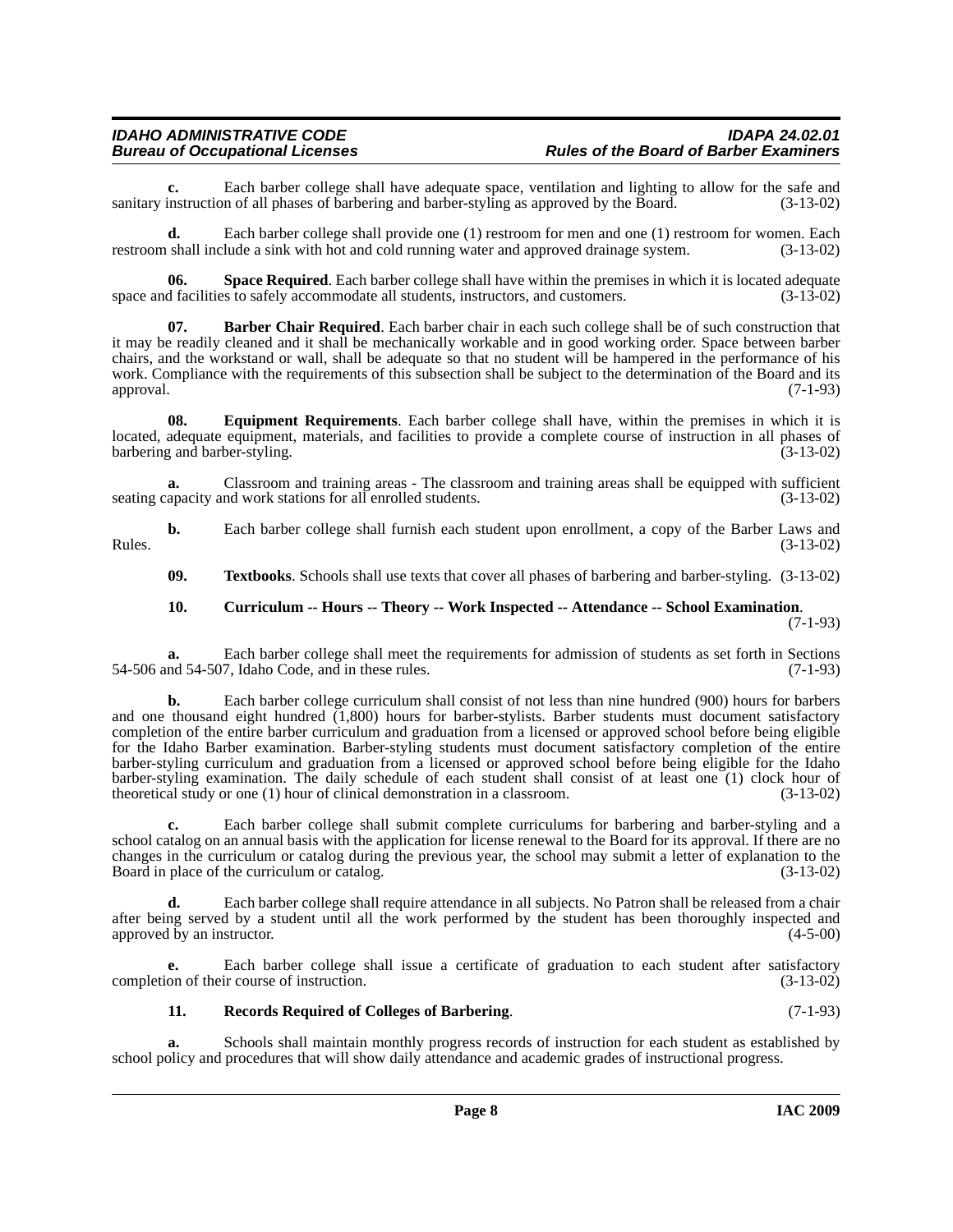(3-13-02)

**b.** Progress records shall be signed and dated by the student and a school official and a copy of the signed and dated record shall be provided to the student. The school shall maintain these records for a period of five (5) years following completion or termination of the student's instruction. These records are subject to inspection by the board or its agents at any time. (5-8-09)

**c.** The information shown on the progress record forms are to be transferred to a Student Record of Instruction form and provided to the student and maintained by the school for five (5) years. (5-8-09)

**d.** Each school will be inspected periodically by an agent of the Bureau of Occupational Licenses. (7-1-93)

**e.** When a student's course of instruction at a school has been completed or terminated, the completed operations, and number of hours of instruction are to be recorded by the school on the Record of Instruction Form. This form shall be provided to the student and maintained by the school for five (5) years. (5-8-09)

**f.** A record of the operations completed by each barber student shall be maintained and include all of the following:  $(3-13-02)$ 

| i.   | Haircut.                             | $(3-13-02)$ |
|------|--------------------------------------|-------------|
| ii.  | Blow dry (does not include haircut). | $(3-13-02)$ |
| iii. | Shampoo.                             | $(3-13-02)$ |
| iv.  | Shave or Beard Trim.                 | $(3-13-02)$ |
| V.   | Facial or Massage.                   | $(3-13-02)$ |
| vi.  | Hair or Scalp Treatment.             | $(3-13-02)$ |
| vii. | Curling Iron.                        | $(3-13-02)$ |

viii. Hygiene and Sanitation shall be taught on a continuing basis and indicated on the report form by a grade.  $(7-1-93)$ 

**g.** A record of the operations completed by each barber-styling student shall be maintained and **g.** A record of the operations completed by each barber-styling student shall be maintained and include all of the following: (3-13-02)

| i.    | Haircut.                                   | $(3-13-02)$ |
|-------|--------------------------------------------|-------------|
| ii.   | Style/blow dry (does not include haircut). | $(3-13-02)$ |
| iii.  | Shampoo.                                   | $(3-13-02)$ |
| iv.   | Permanent Wave.                            | $(3-13-02)$ |
| V.    | Shave or Beard Trim.                       | $(3-13-02)$ |
| vi.   | Facial or Massage.                         | $(3-13-02)$ |
| vii.  | Color/Bleach/Rinse.                        | $(3-13-02)$ |
| viii. | Hair or Scalp Treatment.                   | $(3-13-02)$ |
| ix.   | Curling Iron.                              | $(3-13-02)$ |
|       |                                            |             |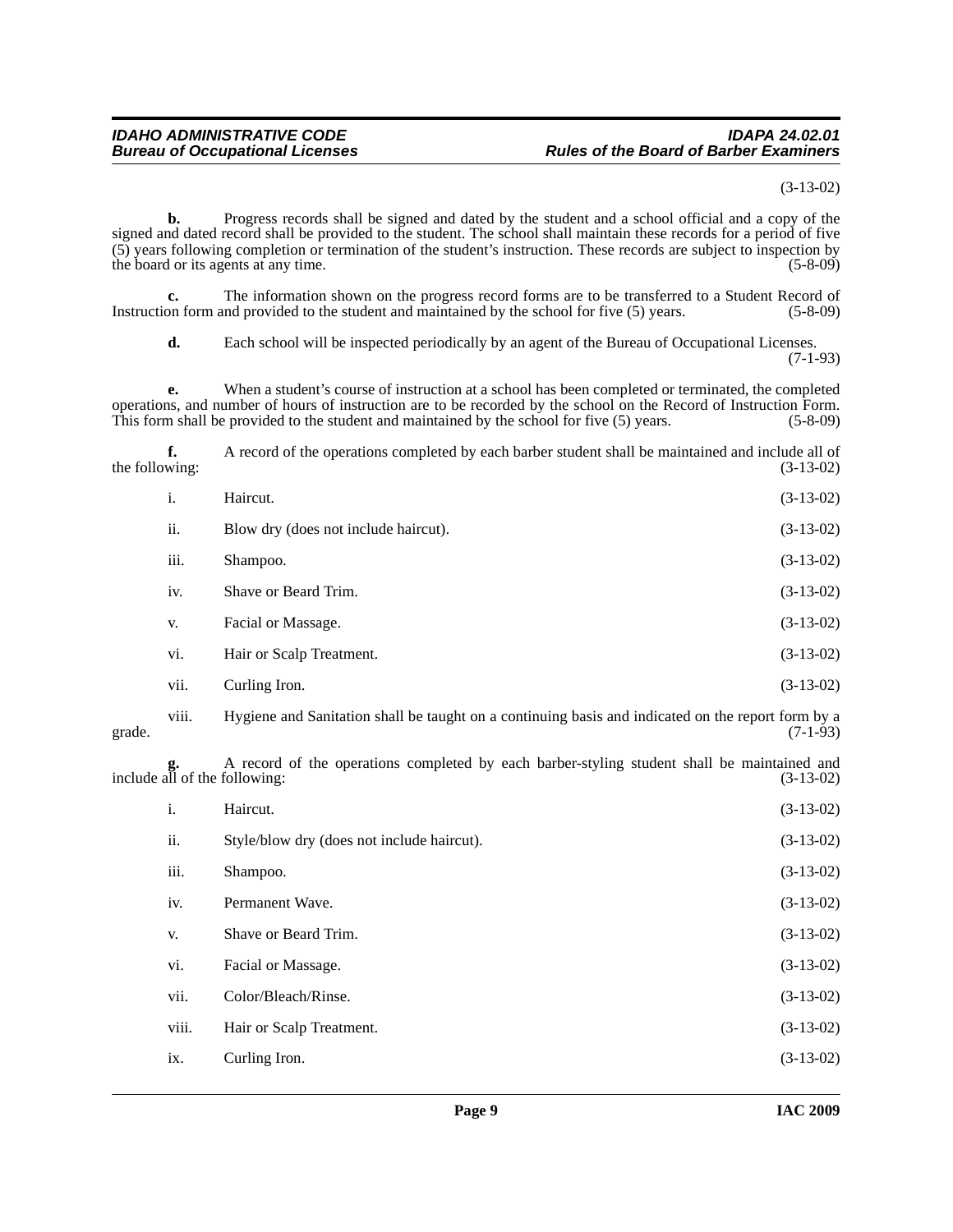x. Hygiene and Sanitation shall be taught on a continuing basis and indicated on the report form by a grade.  $(3-13-02)$ 

#### <span id="page-9-7"></span><span id="page-9-0"></span>**501. TEACHING STAFF (RULE 501).**

<span id="page-9-6"></span>**01. Qualifications of Instructor**. No person shall teach or be employed to teach in any barber school le state who at the time of rendering such service is not a holder of an instructor's license. (3-13-02) within the state who at the time of rendering such service is not a holder of an instructor's license.

**02.** Scope of Instruction. An instructor shall teach only those areas of practice for which the instructor is licensed.  $(3-13-02)$ is licensed.  $(3-13-02)$ 

<span id="page-9-4"></span>**03. Number of Instructors Requirement**. One (1) instructor must be employed and physically present in the school for each fifteen (15) students or fractional part thereof. (3-13-02)

**04. Licensed Instructors**. Only those persons holding a valid instructors license shall count toward the instructor/student ratio. Persons holding cosmetology instructor licenses shall count toward the instructor student ratio only when teaching under the direct personal supervision of a licensed barber instructor. (3-13-02)

#### <span id="page-9-1"></span>**502. -- 549. (RESERVED).**

## <span id="page-9-3"></span><span id="page-9-2"></span>**550. INSPECTION AND SANITARY RULES. (RULE 550).**

Each cosmetological establishment and school of cosmetology and barber shop and school of barbering is subject to inspection by agents of the board or bureau in accordance with the following rules (reference Section 54-824, and 54-<br>524, Idaho Code). Grade score is indicated by number following rule. (7-1-93) 524, Idaho Code). Grade score is indicated by number following rule.

<span id="page-9-5"></span>**01. Premises**. All shops and schools shall be open to inspection during business hours to authorized agents of the Cosmetology/Barber Boards. Shops and schools must be separated from living areas by substantial walls and/or closable doors. All shops and schools must be maintained in an orderly manner and shall be heated, lighted, and ventilated so as to be safe and comfortable to the operators and patrons. Score - 5 (7-1-98)

**02. Floors, Walls, and Ceilings**. Floors, walls, ceilings, furniture, and all other fixtures shall be kept clean and in good repair at all times. Score - 5 (7-1-98)

**03.** Instrument Cleaning. All instruments used by operators shall be thoroughly cleaned after each use and prior to storage and/or sanitation. Score - 15 (7-1-98)

**04. Instrument Sanitation**. All instruments used by operators shall be sanitized, after cleaning and prior to use, with a sanitizing agent registered by the Environmental Protection Agency as Hospital Grade or better. Every precaution shall be taken to prevent the transfer of disease-causing pathogens from person to person. Score - 15 (7-1-98)

**05. Towels**. Clean towels shall be used for each patron served. A clean paper or cloth neckband shall be used to provide a sanitary barrier which shall be maintained between each patron's neck and all multi-use capes. Paper towels and paper neckstrips shall be disposed of after one (1) use. Score - 5 (7-1-98)

**06. Storage of Equipment**. All instruments, towels, and linens shall be stored in clean, closed cabinets, drawers, and/or containers after they are cleaned and sanitized. Score - 5 (7-1-98)

**07. Dispensers**. All solutions and/or compounds shall be maintained and dispensed in a sanitary manner. All single-use applicators shall be disposed of after one (1) use. Paraffins, waxes and all other solutions and/ or compounds shall be maintained free of any foreign contaminants. Score - 5 (7-1-98)

**08.** Uniforms. All clothing worn by operators shall be clean and washable. Score - 5 (7-1-98)

**09. Water Supply**. Water supplies shall be from an approved source. Sufficient basins with hot and cold running water, approved drainage systems, soap and single-use towels shall be conveniently located within the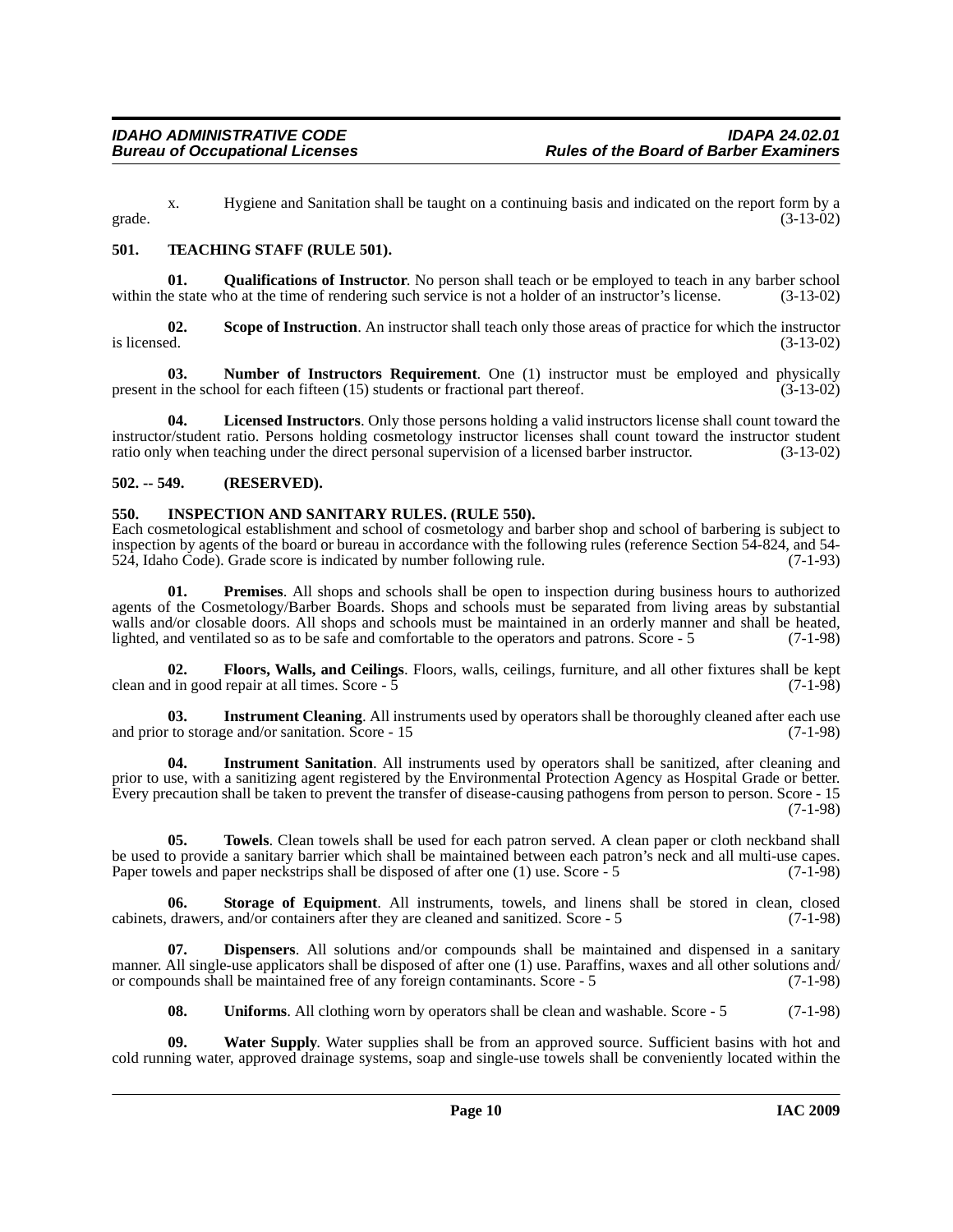work area. Every operator and/or student shall wash their hands prior to providing service to any patron. Score - 10 (7-1-98)

**10. Toilet Facilities**. Clean adequate and convenient toilet facilities located and accessible from within the building where the shop or school is located, shall be available for use by operators and patrons. A basin with hot and cold running water, approved drainage systems, soap and single-use towels shall be provided within said facilities. Score - 10 (7-1-98) facilities. Score - 10

**11. Safety**. Each shop and school shall have a clearly identifiable first-aid kit readily accessible on the premises. No animals are allowed in shops or schools except those animals trained to provide service to the physically impaired. Score - 5 (7-1-98) physically impaired. Score - 5

**12. Licenses and Certificates**. All shops and schools must be licensed prior to their operation and must be under the direct supervision of a licensed operator. A current shop and/or school license, valid operator license(s) or permit(s), a copy of these rules, and a valid classification card shall be conspicuously displayed in the work area of each shop and/or school for the information of operators, board agents, and the public in general.<br>Score - 15 (7-1-98) Score - 15  $(7-1-98)$ 

**13. Classification of Shops and Schools**. Following an inspection, each shop and school will receive classification as follows:  $100\%$  -  $90\%$  = "A";  $89\%$  -  $80\%$  = "B";  $79\%$  -  $0\%$  = "C." The "C" classification denotes an unacceptable rating and improvements are required within thirty (30) days for continued operation. (7-1-98)

IDAHO BOARD OF BARBER EXAMINERS Bureau of Occupational Licenses Owhyee Plaza, 1109 Main Street, Suite 200 Boise, Idaho 83702 (7-1-93)

## <span id="page-10-0"></span>**551. -- 574. (RESERVED).**

### <span id="page-10-1"></span>**575. DISCIPLINE (RULE 575).**

### <span id="page-10-3"></span><span id="page-10-2"></span>**01. Proposed Fines**.

| <b>VIOLATION</b>                                                                                                                                               | <b>MAXIMUM FINE</b><br>(each violation) |
|----------------------------------------------------------------------------------------------------------------------------------------------------------------|-----------------------------------------|
| <b>Operating An Unlicensed Establishment/School.</b><br>Includes: Failure to obtain original license (includes change of ownership or location);               | \$500                                   |
| Failure to renew license;                                                                                                                                      | \$ 250                                  |
| <b>Unlicensed Practice.</b><br>Includes: Failure to renew license;<br>Practice beyond the scope of license/permit;<br>Practice with an altered license/permit. | \$ 250<br>\$ 250<br>\$1,000             |
| <b>Allowing Unlicensed Practice.</b><br>Includes: Owners, Employees, Renters/Leasees, Partners, Family Members,<br>Others.                                     | \$1,000                                 |
| <b>Practice In An Unlicensed Establishment.</b><br>Includes: Owners, Employees, Renters/Leasees, Partners, Family Members,<br>Others.                          | \$250                                   |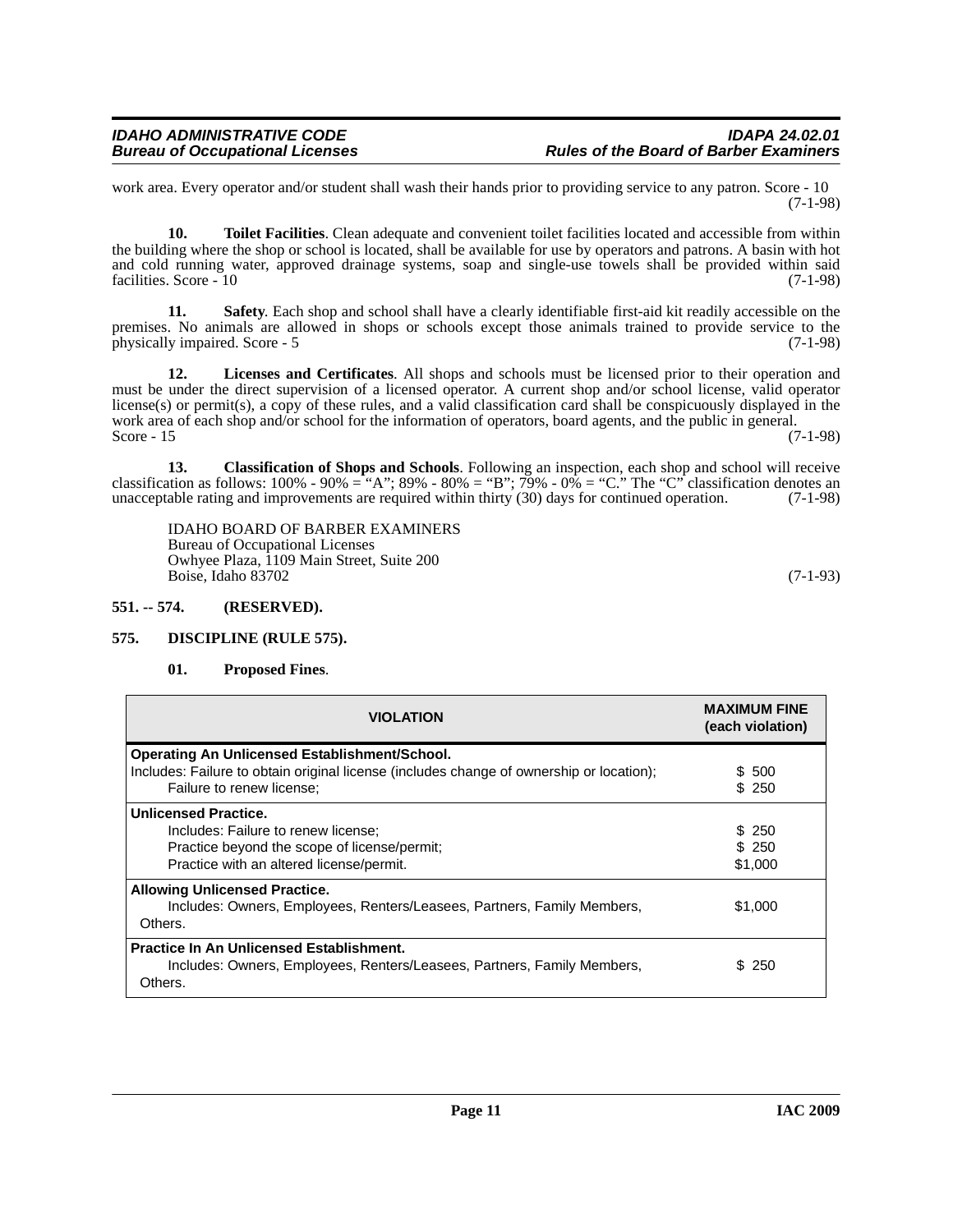| <b>VIOLATION</b>                                                                                                                                                                                                                                                                                                                                                                                                                                                                                                                                                                                                                                                                                                                                                                                                                                                                                                                                      | <b>MAXIMUM FINE</b><br>(each violation) |
|-------------------------------------------------------------------------------------------------------------------------------------------------------------------------------------------------------------------------------------------------------------------------------------------------------------------------------------------------------------------------------------------------------------------------------------------------------------------------------------------------------------------------------------------------------------------------------------------------------------------------------------------------------------------------------------------------------------------------------------------------------------------------------------------------------------------------------------------------------------------------------------------------------------------------------------------------------|-----------------------------------------|
| Failing To Allow The Inspection Of An Establishment.<br>Includes: Failure to admit investigator during business hours;<br>Obstructing/hindering the inspection process;                                                                                                                                                                                                                                                                                                                                                                                                                                                                                                                                                                                                                                                                                                                                                                               | \$1,000                                 |
| Threatening or exerting physical harm to investigators;<br>Allowing acts of obstruction or harm to occur.                                                                                                                                                                                                                                                                                                                                                                                                                                                                                                                                                                                                                                                                                                                                                                                                                                             |                                         |
| Failing To Correct Unacceptable Conditions Within 30 Days.<br>Includes: Failure to separate other business/living areas;<br>Failure to maintain floors, walls, ceilings in good repair;<br>Failure to adequately clean instruments;<br>Failure to adequately sanitize instruments;<br>Failure to use clean towels;<br>Failure to maintain sanitary barrier with multi-use capes;<br>Failure to appropriately store instruments/equipment;<br>Failure to appropriately maintain/dispense products;<br>Failure to wear clean washable clothing;<br>Failure to maintain approved water supply;<br>Failure to maintain approved toilet facilities;<br>Failure to wash hands prior to service;<br>Failure to provide first aid kits;<br>Failure to keep pets or birds out of establishment;<br>Failure to prevent fire or safety hazard;<br>Failure to conspicuously display required certificates;<br>Failure to conspicuously display required licenses. | \$250                                   |

(3-18-99)

<span id="page-11-4"></span>**02. Fine in Addition to Other Discipline**. In addition to the above schedule of fines, the Board may impose a fine of up to one thousand dollars (\$1000) in addition to the revocation, suspension, or refusal to issue of any certificate or license and may recover the costs and fees incurred in the investigation and prosecution of a license<br>for the violation of any provision of the licensure act. (3-18-99) for the violation of any provision of the licensure act.

<span id="page-11-3"></span>**03. Costs and Fees in Disciplinary Proceeding**. The Board may order all licensed practitioners to pay the costs and fees incurred by the Board in the investigation or prosecution of the licensee for violation of Section 54-<br>516, Idaho Code. (3-18-99) 516, Idaho Code.

<span id="page-11-0"></span>**576. -- 599. (RESERVED).**

<span id="page-11-1"></span>**600. RULEMAKING HISTORY PRIOR TO JULY 1, 1993 (RULE 600).** AS ADOPTED April 20, 1992; EFFECTIVE May 11, 1992; REISSUED July 1, 1993. (7-1-93)

<span id="page-11-2"></span>**601. -- 999. (RESERVED).**